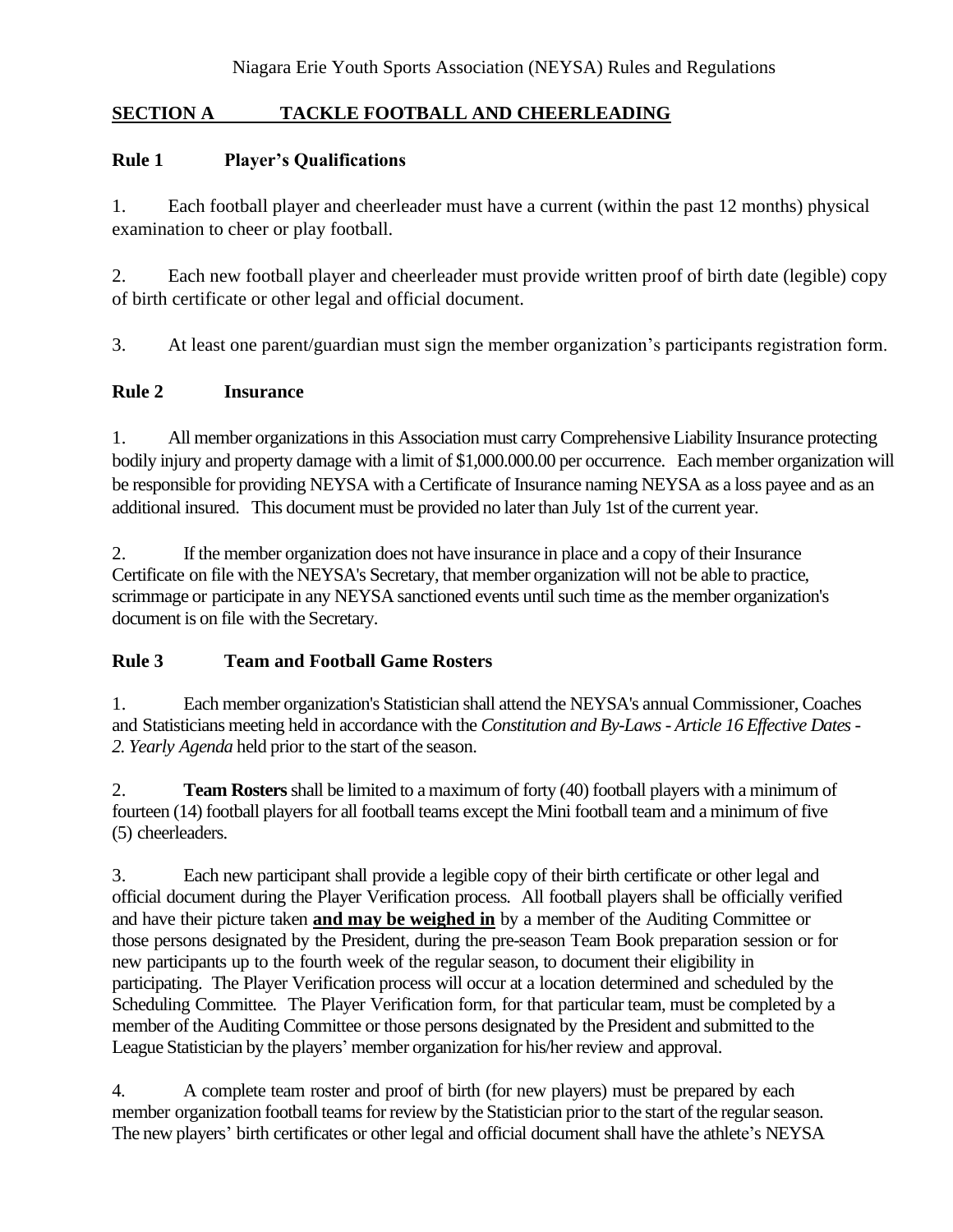identification (ID) number in writing and legible in the lower right hand corner of the document. The athlete's NEYSA ID number should be approximately one inch in height.

Prior to the start of the regular season, NEYSA shall provide to each organization a legible copy of each football participant's photo and information for the member organization's documentation of the participant's eligibility. Each member organization shall print, maintain and keep current their participant's eligibility information in their Team Book and shall ensure the documents are provided to the opposing team's coaches, for review, at the beginning of each regular season or post season game (if applicable) and any other NEYSA sanctioned event.

### 5. **Team Rosters** must contain the following information:

- a. NEYSA at the top of the roster
- b. The current year and the words "Team Roster"
- c. The member organization's name
- d. The member organization's team name
- e. The weight limit or age/grade level for that team
- f. The Head Coach's name
- g. The Head Coach's phone number
- h. NEYSA participant's Identification Number\*
- i. Participant's date of birth
- j. Participant's name
- k. Participant's full address
- l. Participant's phone number

\*NOTE: Once a participant has a NEYSA Identification Number, there will not be a need for the member organization to provide an additional birth certificate, unless upon request from NEYSA.

6. In order for new football participants, added after the pre-season Team Book preparation session required by this Rule, to be eligible to participate and receive a NEYSA ID number and photo, the member organization must provide the proof of birth (for new players), a legible copy of each football participant's photo and the completed fully executed Player Verification form to the Statistician by the Wednesday prior to the next game. This submission and official player verification must be before midnight of that Wednesday.

For football participants who have an existing NEYSA identification number, who are added after the preseason Team Book preparation session to be eligible to participate, a legible copy of each football participant's photo and the completed fully executed Player Verification form must be submitted to the Statistician by the Wednesday at midnight prior to the next game. Players cannot be weighed in until the League Statistician has provided approval for that player. All players must be weighed in in accordance with Rule 6 #1.

7. Participants cannot be added to a **Team and Game Roster** after the completion of the fourth (4<sup>th</sup>) week of the regular season.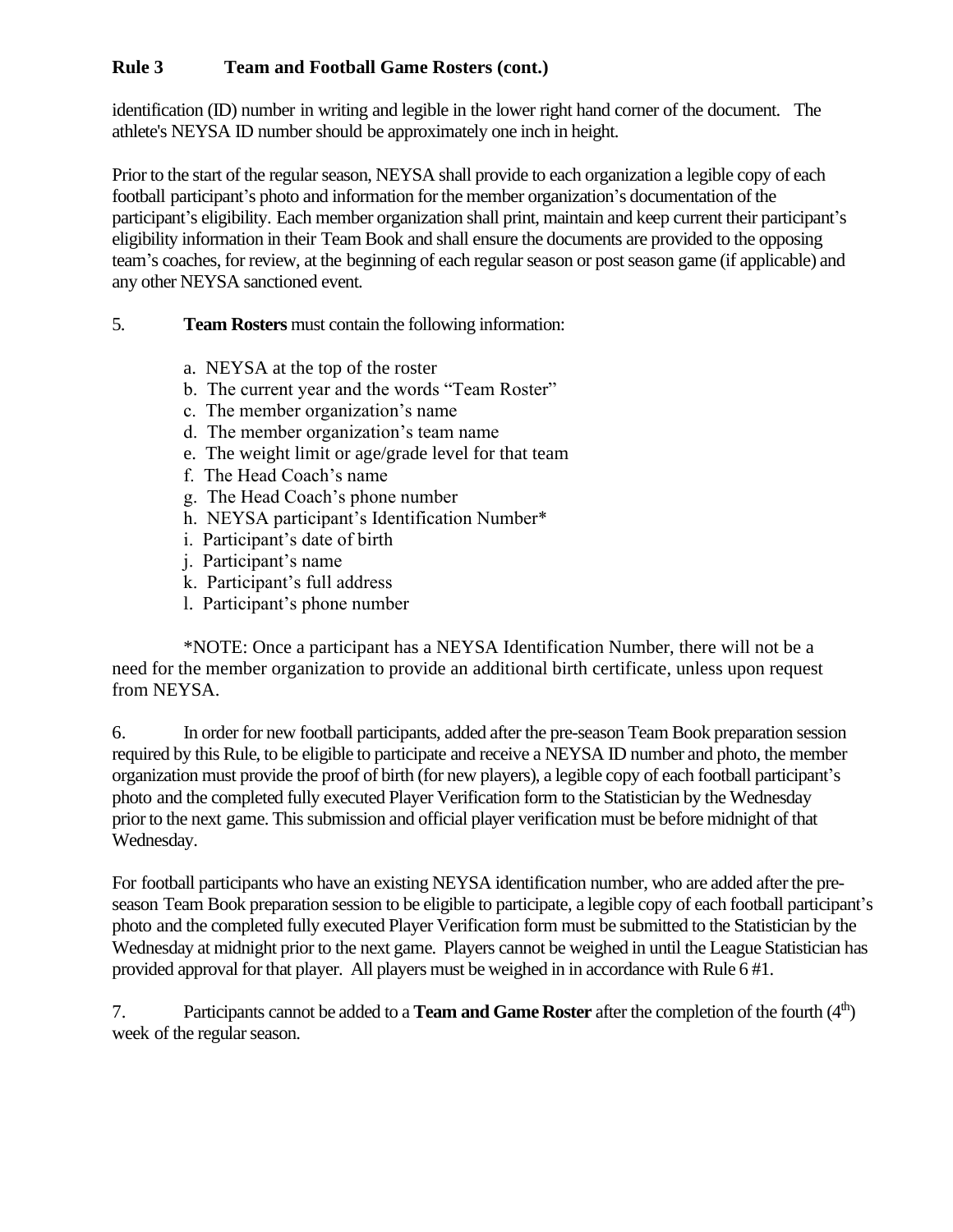#### 8. Player Movement

a. During the season no participant may transfer from one member organization to another without the written consent of theCommissioners of each effected member organization. The Statistician must receive a copy of this written consent of player transfer no later than midnight of that Wednesday prior to the next game.

b. If either affected Commissioner refusesto consent to a proposed in-season participant transfer, the participant may petition the Board of Commissioners to approve the transfer. If good cause is shown and the Board of Commissioners votes in the majority to approve the transfer, the President of NEYSA will sign the consent of player transfer form, approving the transfer.

c. During the off-season, any participant isfree to register with any organization they wish. If a participant previously played for another organization, the prior organization has no hold or right to prevent that participant from moving to a different organization. There is no written consent necessary to complete such an off-season transfer.

d. For purposes of this section, the season will be defined as being between July 1<sup>st</sup> and December 31 of any given year.

e. Registration for flag football has no bearing or impact on registration for the following tackle football season.

9. Football **Game Rosters** shall be limited to a maximum of forty (40) football players with a minimum of fourteen (14) football players for all teams except the Mini football team.

10. A football **Game Roster** must be created in triplicate to provide official documentation of the game. After being fully executed with all the pertinent information from the game, the top copy shall be maintained by the member organization's commissioner to be submitted to NEYSA at the next NEYSA board meeting, the middle copy to the member organization's team and the bottom copy goes to the opposing team coach. A copy of the completed, fully executed **Game Rosters** must be maintained in the member organization's Team Book for the duration of the season.

11. Football **Game Rosters** must contain the following information.

- a. NEYSA at the top of the roster
- b. The current year and the word "Game Roster"
- c. The member organization's name
- d. The member organization's team name
- e. The opposing organization's name and team name
- f. The final game score
- g. The field played on
- h. Signature space for both Head Coaches
- i. Ejected player and jersey number
- j. Ejected coach's name
- k. Participant's names
- l. NEYSA's participants' Identification number
- m. Participants' jersey number
- n. Eligible
- o. Striper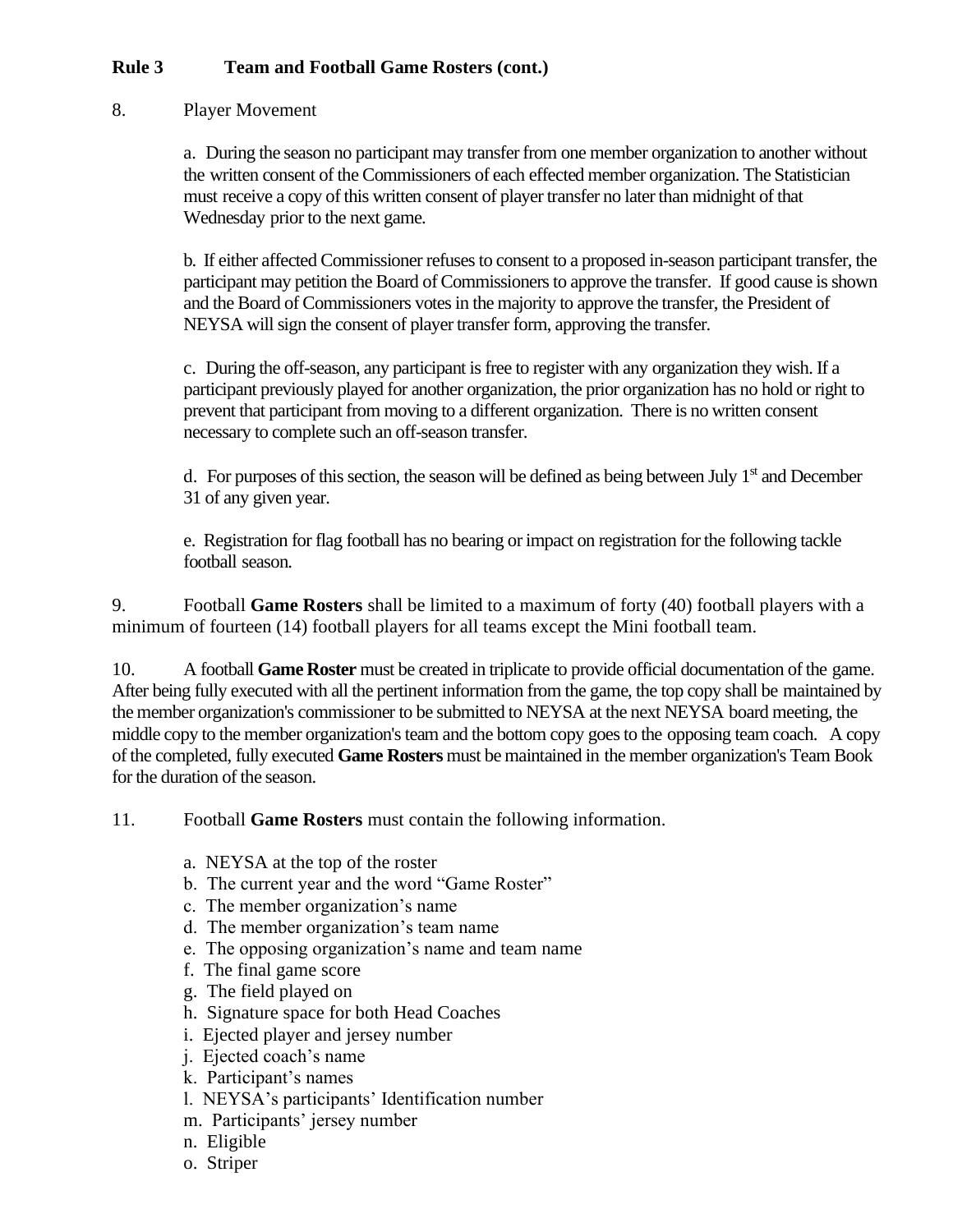- p. Weight
- q. Playcount
- r. Written certification upon conclusion of the Game by the Opposing Coach

All information must be completed properly otherwise a fine will be assessed against the offending member organization. All new players must be placed at the bottom of the **Game Roster***.* Adding new players without the Statistician's approval will result in a fine.

For subsection  $n - p$  above, the following wording, marking or initials must be used:

Eligible = Eligible, OK or a check mark Non-eligible = Absent or Injured Striper  $=$  Striper or an S

12. NEYSA and the Statistician shall provide a template for each member organization to use when creating their team and football **Game Rosters**. These templates will be approved by the NEYSA Board and training in the proper documentation process of the templates and all other documentation required by the *Constitution and By-Laws* and these *Rules and Regulations* will be provided to each member organization's Statistician and/or League representatives prior to the opening day of the season. A committee will be established by the President to assist all member organizations in the League requirements for proper documentation.

In addition to the templatesfor team and football **Game Rosters**, the Statistician shall provide all of the pertinent documents required to comply with the *Constitution* and *By-Laws* and these *Rules* and *Regulations* prior to the opening day of the season. Thisincludes but is not limited to: **Team** and **Game Rosters**; organizational information; player and cheerleader contact sheet; official player transfer sheet and code of conducts.

The Statistician shall reserve all rights to modify, revise or otherwise change said documents to enhance and comply with the requirements of the*Constitution and By-Laws* and these *Rules and Regulations,* with approval of the NEYSA Board.

13. A copy of the completed, fully executed **Game Roster** must be submitted, by each member organization, to the Statistician no later than midnight on the Wednesday following the game(s). Thissubmitted **Game Roster**(s) must be electronically sent, via email. The original (top) copy of each **Game Roster** must be submitted to NEYSA at the next NEYSA Board meeting following the games.

**NOTE:** The Statistician will only accept one electronic file from each member organization containing all of that member organization's rosters for that particular game day (ie: Mini, Freshmen, Junior Varsity and Varsity game rosters).

14. The complete final score of the game(s) and the teams playing must be reported to the Statistician and the Scheduling Committee Chair no later than midnight on the day after the game(s). This reporting must be done by email or text.

The report shall be as follows: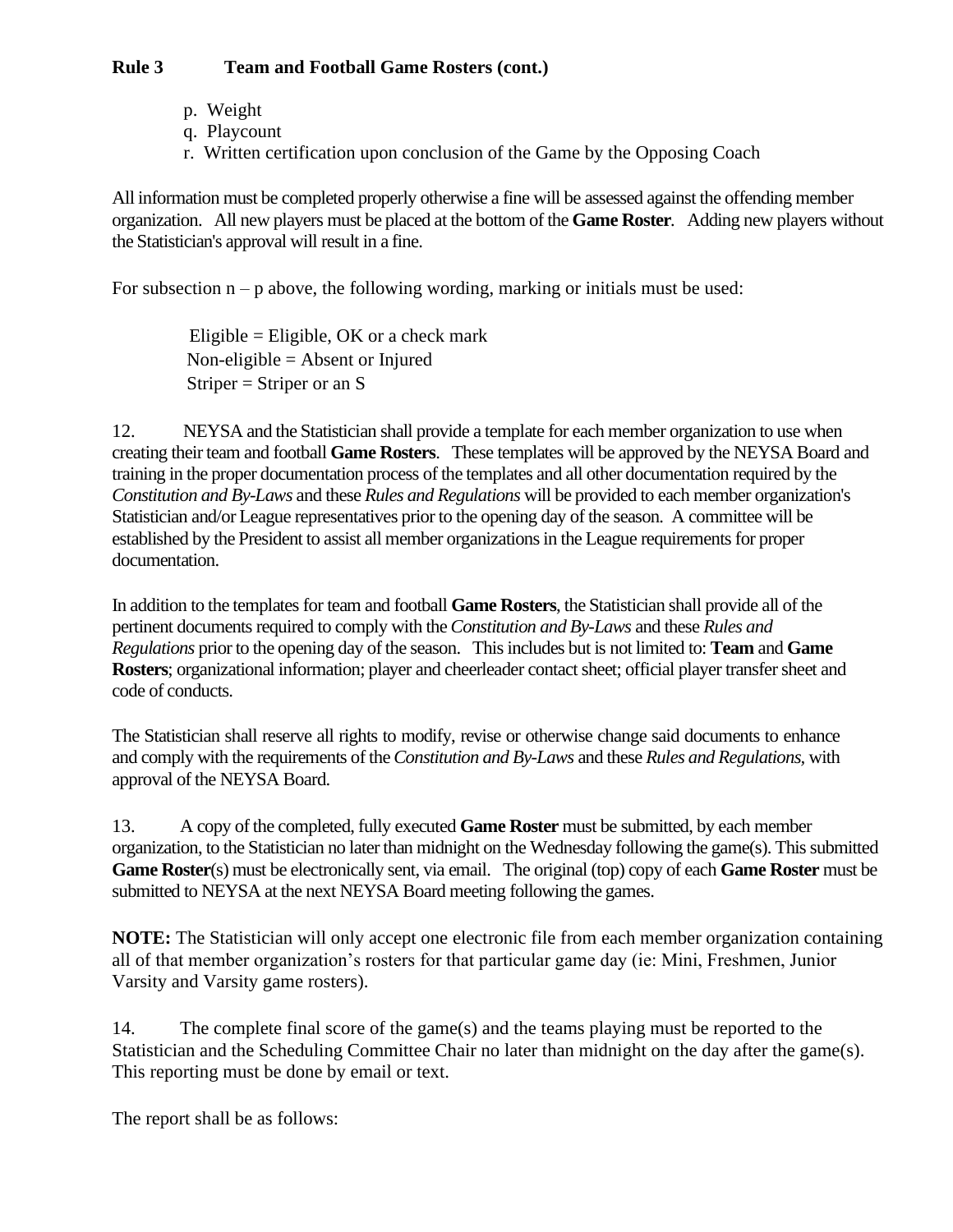- a. Host organization name, division and team name
- b. Opponent organization name, division and team name
- c. The winning and losing scores

Submission of the completed fully executed **Game Roster** will suffice to comply with this rule.

#### **Rule 4 Divisions, Weights, Stripers and Ages**

1. Football divisions, weights, Striper and ages

| <b>DIVISION</b>       | <b>WEIGHTS</b> | <b>STRIPER</b>     | AGE ON JULY 1st<br>(Current Year) $*$ |
|-----------------------|----------------|--------------------|---------------------------------------|
| Mini                  | 90 lbs.        | $>90$ - Unlimited  | 5, 6 & $7**$                          |
| Freshmen              | 110 lbs.       | $>110$ - Unlimited | 8 & 9                                 |
| <b>Junior Varsity</b> | 135 lbs.       | $>135$ - Unlimited | $10 \& 11$                            |
| Varsity               | 160 lbs.       | <b>Unlimited</b>   | 12, 13 & 14***                        |

\*NOTE: The July  $1<sup>st</sup>$  date applies to all ages except the 14 year old.

\*\*NOTE: Any 5 year old who turn 6 before or on October 31 of the current year will be allowed to play on the Mini team. 5 year olds will be allowed to play on the Mini team at the discretion of the Head Coach. As not all 5 year olds are the same, playing time will be a coach's decision and they are not subject to the 6 play minimum under Rule 7.18.

\*\*\*NOTE: Players who turn 14 years old after April 1 of that current year will be allowed to play on the Varsity team.

2. Cheerleading divisions and grade

Each member organization shall follow their current guidelines in relation to the age and/or grade level for registration and team assignment.

3. NEYSA recognizes a "Mini" football team for the purpose of instructional football for five (5),six (6) and seven (7) year old players. The emphasis for these players is on learning, safety and having fun. These games will not count towards league standings, scores will not be kept and there is no playoff and/or championship games for this level. As such, each player must be given the opportunity to play at **every offensive and defensive position throughout the year**.

If a member organization does not have enough players to field a Mini team, the seven (7) year old players may play with the Freshmen team however the player must weigh at least fifty (50) pounds to participate.

Mini teams have the option of playing Flag football, full equipment Flag football or Tackle football for the season.

4. Eligible game weight will remain in effect throughout the regular and post season (if post season games are played).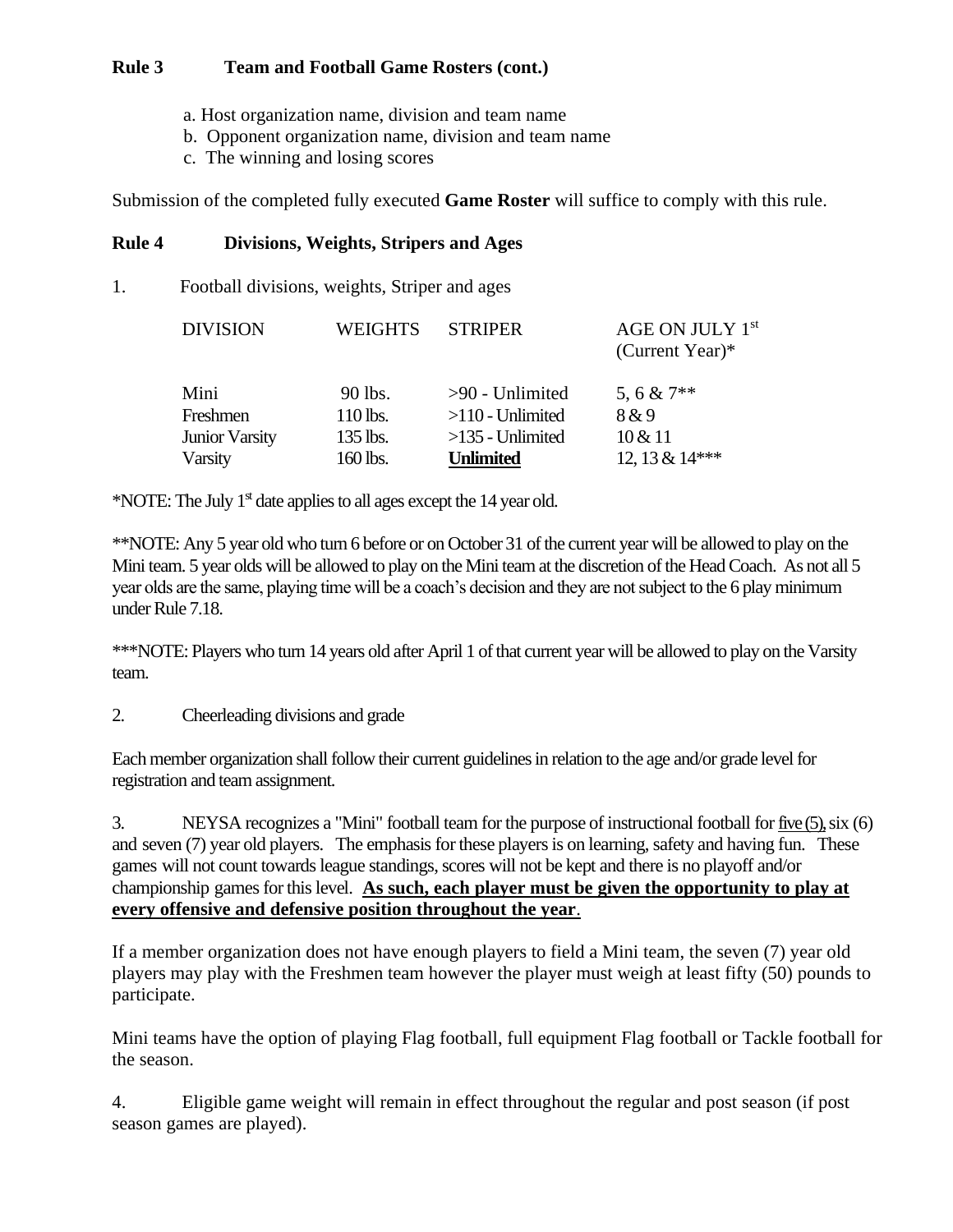### **Rule 4 Divisions, Weights, Stripers and Ages (cont.)**

5. Rules for Striper players for all participation in practices, scrimmages, regular and post season activities.

a. Striper players helmets will be marked with a distinct STRIPER decal as provided by NEYSA to be placed on the front and back of the helmet.

b. Striper players must bring the helmet (with decal) and jersey when being checked in prior to a game.

c. Striper players are not allowed to advance the ball on defense, offense or special teams. Should a Striper player obtain possession of the ball, the play will be blown dead at the spot of possession.

d. Striper players are allowed to play on the offensive and/or defensive line only. Striper players on the defensive line may not play in a two (2) point stance. **Offensive linemen are allowed to play in a two (2) point stance.**

e. Striper players are not allowed on kickoff or kick receive teams, unless the total number of eligible (non-Striper) players available at the game is less than eleven (11).

f. Striper players are not eligible for a pass, regardless of the formation.

g. Striper players may only line up and play between and including the offensive tackles on offense. **Defensive Striper players may only line up and play** inside the last man on the offensive line (excluding split/wide receivers) on defense.

h. A penalty of Unsportsmanlike Conduct (15 yards) will be issued for Striper players who are out of their assigned position or in an improper stance, at the time of the initiation of the play.

i. There can only be a maximum of three (3) Stripers at any time on the defensive or offensive line, except in unique circumstances, such as the maximum number of eligible (non-Striper) players on a team, to play that game is eight (8) and using an additional Striper would exceed the maximum requirement.

j. Once a player is designated a Striper player, they will remain a Striper player for the season (except as provided for in Rule 6 #1). If a player exceeds the maximum non-Striper playing weight at the official weigh in, that player will be designated a Striper player for the remainder of the season.

k. The Striper designation must be indicated on the **Game Roster**.

l. Intentional roster or in game violations of these Striper rules will result in a one game suspension for the Head Coach and a One Hundred (\$100) dollar fine for the offending organization.

m. A Defensive Striper player's initial charge, at the snap, must be forward and into the offensive backfield.

### **Rule 5 Cheer and Football Practice**

1. For cheer practices, NEYSA has established that no parent or guardian is permitted to participate in any practice unless requested to do so by the Head Coach and/or authorized person and said parent or guardian must complete a "Volunteer" form which isto be reviewed and approved by the member organization's Cheer Coordinator prior to their volunteer assignment. Thisrule precludes any parent or guardian from being inside a gym or building where practices are held during the normal practice times.

2. NEYSA mandates that all cheerleading participants are required to attend every practice once the officialschool year commences, unless a participant is absent due to a legitimate excused absence (ie: vacation or medical reasons) provided to and reviewed by the Head Coach and/or Cheer Coordinator. After two (2) unexcused absences from practices, games or competitions, the Head Coach and/or Cheer Coordinator shall determine if the participant is eligible to participate in the next scheduled NEYSA sanctioned activity. Any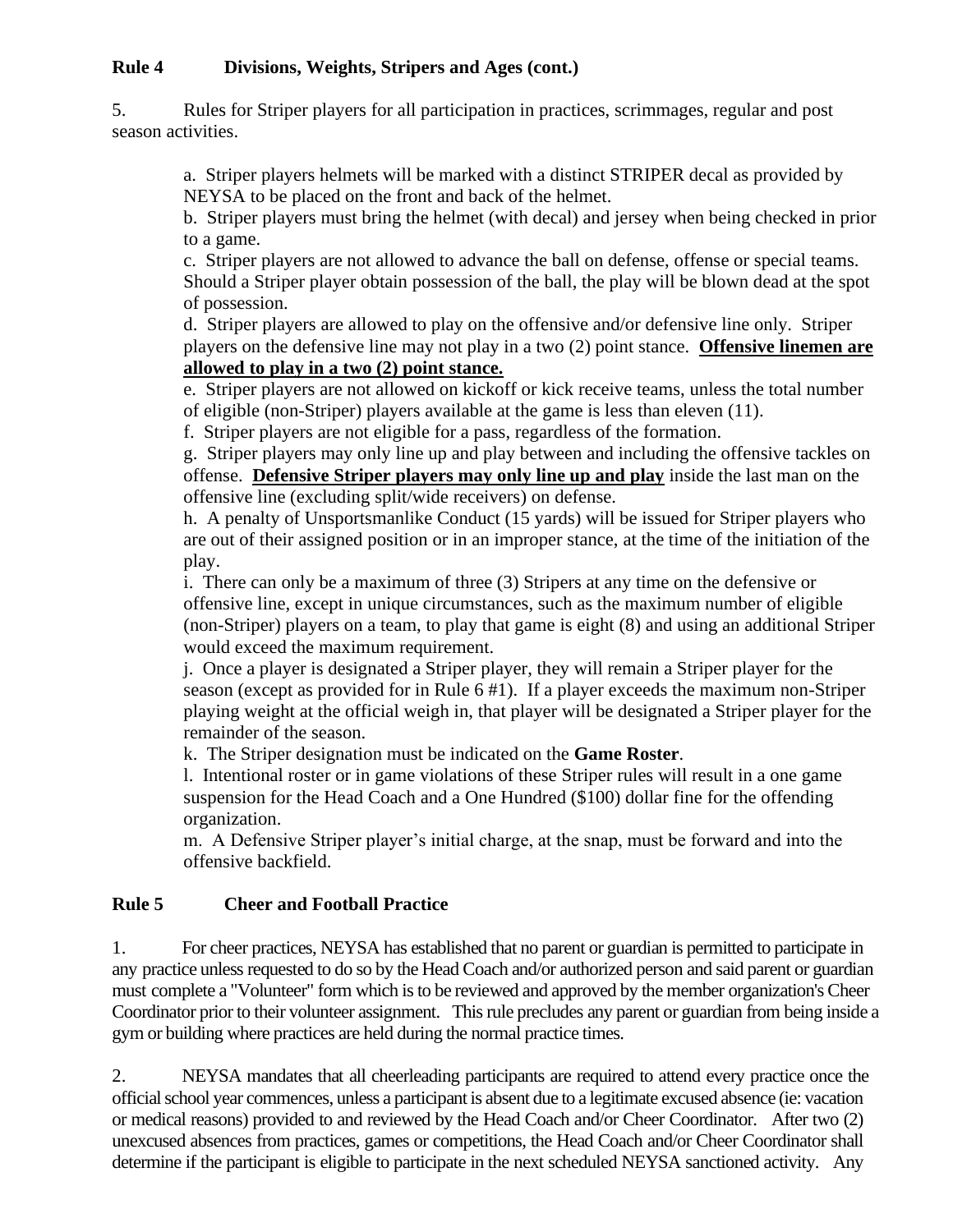# **Rule 5 Cheer and Football Practice (cont.)**

cheerleader, whose poor attendance is negatively impacting their team, may be subject to dismissal from the team after review by the Head Coach and Cheer Coordinator of that member organization.

3. NEYSA has established a "No Jewelry" rule whereas no cheerleader or football player is permitted to wear jewelry of any kind during any NEYSA sanctioned activity.

4. Proper athletic apparel shall be worn at all times by all participants. Cheerleaders are not allowed to practice in jeans or jean shorts. Appropriate footwear (sneakers) and socks must be worn at all NEYSA sanctioned activities by all participants including coaches and trainers.

5. All cheerleaders must keep their fingernails clean and trimmed at all times.

6. NEYSA has adopted the USA Football "National Practice Guidelinesfor Youth Tackle Football". The most current format of these requirements will be met by all member organizations and is mandatory for all practices. The most current copy shall be provided to all member organizations prior to the start of the season.

7. NEYSA mandatesthat all Football players must have completed eight (8) practicesto be considered eligible to take part in NEYSA sanctioned games and completed five (5) practices to be eligible for team scrimmages.

# **Rule 6 Weigh Ins and Football Game Rosters**

1. At the first regularseason game, there will be an official weigh in for all football players **who did not weigh in during the Player Verification day.** 

All players must be weighed in to ensure they are within the maximum allowable weight. The official weigh in shall occur at the host organization's location with a NEYSA Commissioner and/or Representative of the organization and a NEYSA Commissioner and/or Representative of the opposing organization.

There may be one additional weigh in for any player who is classified as a Striper to change classification to a non-Striper. This weigh in will only occur at game 4 of the season. Notification of this weigh must occur by the Wednesday prior to game 4 of the regular season. Notification will be made by the Commissioner or Representative of the visiting organization to the home organization's Commissioner or Representative to ensure proper representation will be available from both organizations. No further weigh ins will occur for the rest of the regular season and playoffs. If a player is absent (ie: vacation or medical reasons), they can be weighed in officially at the second game by the host organization's NEYSA Commissioner and/or Representative and the opposing team's NEYSA Commissioner and/or Representative.

2. Prior to each regular and post season (if played) game, each football coach must submit to the opposing football coach the following: an original football **Game Roster** with two copiesindicating all of NEYSA's information required as per *Rule 3 - Team and Game Rosters - #10* and the Team Book with the player contact sheets. This check in process shall occur for all regular and post season (if played) games. If there is no NEYSA identification number for a player, that player isineligible and will not be checked in.

3. Proper notation shall be performed by the opposing team'sfootball coach and shall include the proper wording, marking or initials asindicated in *Rule 3 - Team and Game Rosters- #10*. All **Game Rosters**shall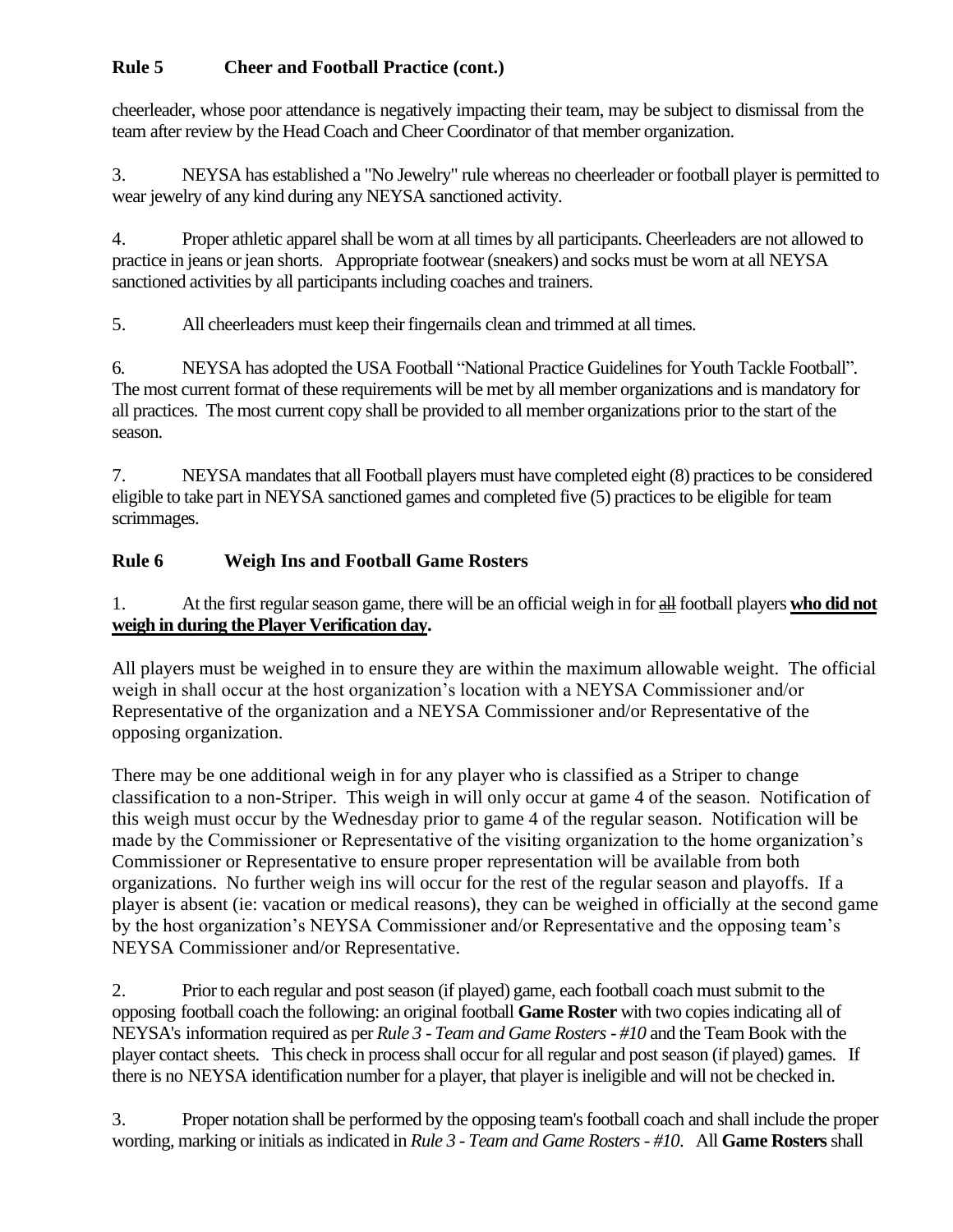be filled out completely. If a roster is not filled out completely or hasimproper information contained within, the roster will be considered invalid, and the member organization will be subject to a fine.

4. If a player quits or dropsfrom the member organization, the words "Quit" or "Dropped" shall be written in the eligible column. In order to remove the dropped player from the **Team** and **Game Roster**  completely, written notification must be submitted to the Secretary and the Statistician. Upon acknowledgement of receipt of that written notification, the member organization can then remove the dropped player from their **Team** and **Game Roster**.

5. At the time of the check in, **all players must remove their helmets so the opposing teams' head coach can compare the player to the legible copy of the player's photo found in the Team Book.** The head coach must provide legible copies of each participant's contact information to the opposing head coach for proper check in of each participant. All players must have in their possession at this check in, their jersey (and helmet if they are a Striper) and show it to the opposing coach. The number on their jersey must correspond to their assigned jersey number on the game roster. No duplicate numbers are allowed.

6. The Statistician shall report at each monthly meeting, during the season, which team isin violation of the reporting requirements.

# **Rule 7 Games**

1. The first regular season game shall start on the last weekend of August of the current year.

2. Teams may play in scrimmages during their normal practice hours that are not indicative of NEYSA's sanctioned games.

3. If a member organization must cancel a game, they must contact the Secretary and the opposing team's Head Coach immediately but no later than the Wednesday preceding the scheduled game. Failure to notify the Secretary and the opposing team's Head Coach will result in a fine.

4. For games that need to be postponed due to weather or other unforeseen circumstances, the member organizations that are to participate must come to a mutual agreement between the coaches and Commissioners of each organization for the makeup date, time and location and notification containing that information must be made to the Secretary as soon as possible but no later than midnight on Monday following the postponement.

5. Any team failing to attend and play a NEYSA sanctioned game will forfeit the game. If at game time, a team fails to attend and play a sanctioned game **or forfeits the game without the approval of their organization's NEYSA Commissioner and/or Representative**, that team shall be responsible for the referee fees for that game. **Only a NEYSA Commissioner and/or Representative can forfeit a game once it has begun. They must consult with their Head Coach and the opposing team's NEYSA Commissioner and/or Representative and Head Coach**.

6. The visiting team shall be responsible for contacting the home team by the Wednesday prior to the regularly scheduled game to discuss field requirements and any other issues.

7. In the event a team has a bye or their opponent forfeits, the team may schedule another NEYSA game to play on that open game day. These games shall not count in the NEYSA standings but will be sanctioned by NEYSA and will be officiated by the current referee's group under contract at that time.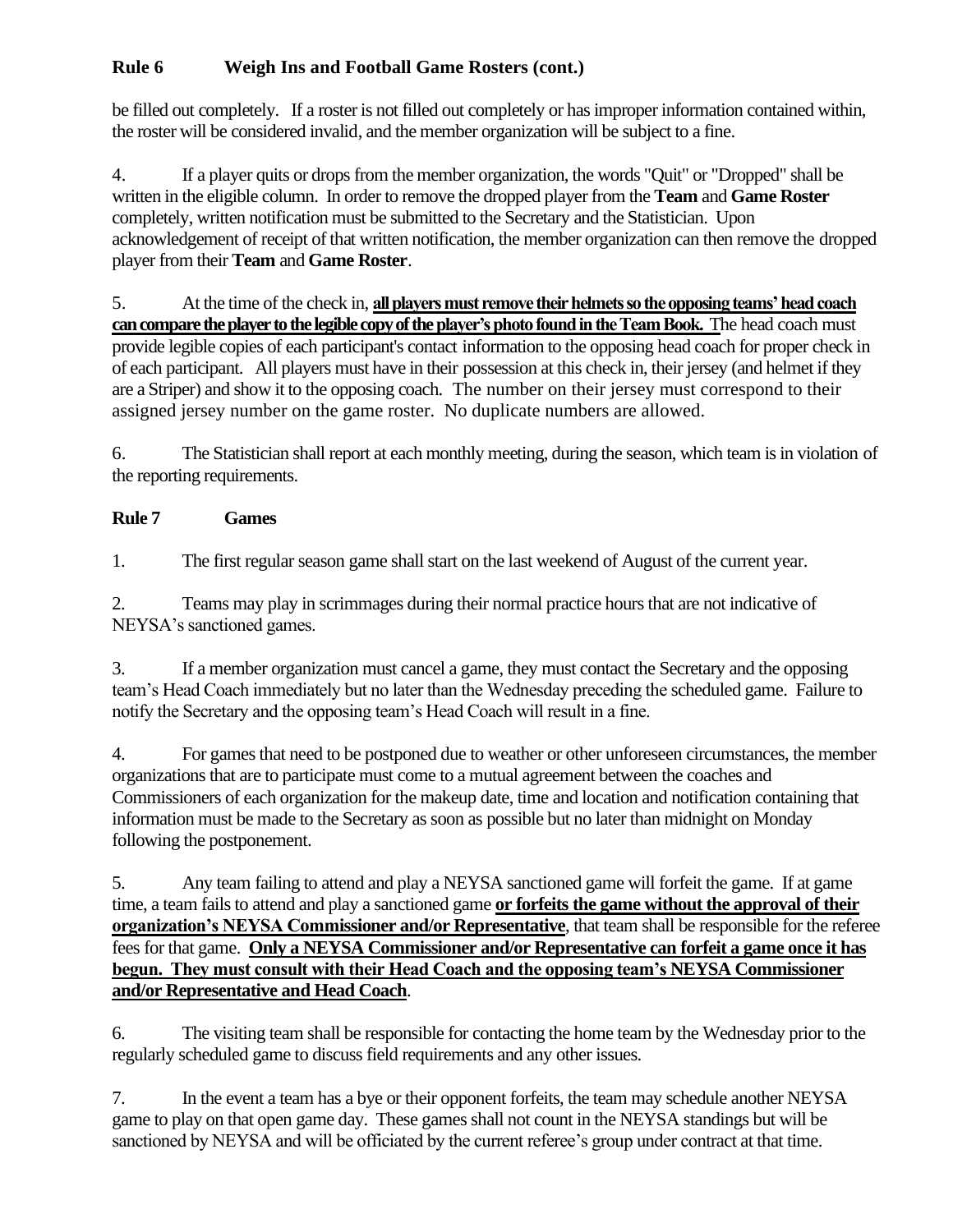8. All Sunday single, double, triple or quadruple headers shall kickoff at a time determined by the Scheduling Committee after consultation with the affected organizations. Generally, the smallest weight division shall play first followed successively by the higher divisions in ascending order.

9. All teams shall be responsible for providing a numerical jersey roster to the home team's announcing booth at least one half (1/2) hour prior to the start of the game. This includes the Cheerleaders who shall be listed in alphabetical order.

10. The use of headsets are prohibited anywhere for the purpose of communicating to players or coaches.

11. All games, except the Mini division, shall have at least three (3) approved referees. No games, except the Mini division, shall begin with fewer than two (2) referees. The Mini division shall have two (2) approved referees.

12. Any referee may remove a player, from the playing field, whom he/she deems to have an aggravated injury. The extent of the injury is left to that player's sideline representative. If for any reason a player is removed by medical personnel and treated at the field, it shall be at the discretion of that treating medical personnel as to the player's return to play.

13. One (1) point shall be awarded for the Point After Touchdown (PAT) if the ball is ran successfully. Two (2) points shall be awarded on a successful pass as long as the receiver is beyond the Line of Scrimmage when catching the ball or for a successful kick play. The try for the PAT kick shall be placed at the two (2) yard line.

14. All quarters in the Freshmen, Junior Varsity and Varsity games shall be a twelve (12) minute quarter with stoppage of the clock during those official referee stops and shall have a fifteen (15) minute halftime. The Mini games shall have a two (2) thirty (30) minute halves with a running clock and a ten (10) minute halftime.

15. There will be an official uncharged time out at each four (4) minute warning at the end of the first half and at the end of the game except for the Mini games.

16. The team in the conference with the highest point total shall be named the highest seed in the conference. In case of a tie and to determine the highest seed only, the following shall be the determining factor in descending order:

- a. Division Record
- b. Head to Head (among the tied teams)
- c. Strength of schedule (defined as the total record of all the wins/losses of the teams played. The highest winning percentage shall break all ties.
- d. Win/Loss record of common opponents
- e. Coin toss

In the instance of a tie between three or more teams, the determining factors shall be followed until a team is eliminated. Once a team is eliminated, the remaining teams shall then go back to the first determining factor and in descending order, the division champion shall be selected.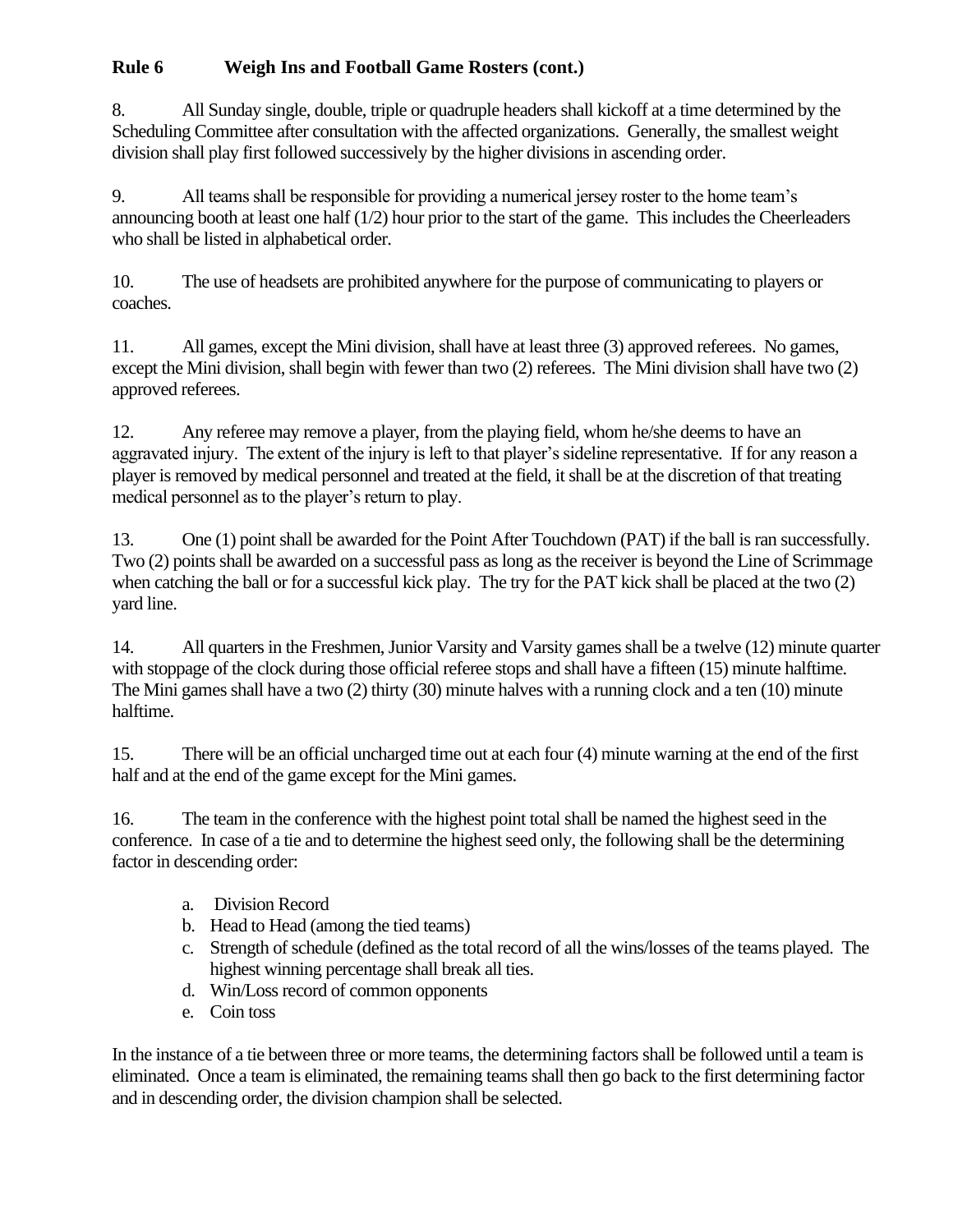The following is the determining point system:

| a. Win     | 2 points                                             |
|------------|------------------------------------------------------|
| b. Bye     | 2 points                                             |
| c. Tie     | 1 point                                              |
| d. Loss    | 0 points                                             |
| e. Forfeit | 2 points (the team that forfeited receives 0 points) |

17. **Marijuana and** alcoholic beverages will not be served or consumed by any NEYSA members, coaches or spectators at any event sanctioned by the League.

18. All football players who attend practices regularly and are not restricted due to health or disciplinary reasons shall play a minimum of six (6) plays per game. This includes all games (regular season, playoffs and championships). Each member organization may establish their own protocol of achieving this including, for example: attending all practices the week prior to the game or the willingness of the player to play in the position the coach is assigning.

Each team shall assign an individual whose primary responsibility is to ensure the compliance with this minimum play rule. This individual must document the number of plays up to the minimum of six (6) and must provide a reason why a player did not participate (health, injury, disciplinary or refusal). The member organization's team must keep this documentation readily available upon request by NEYSA and/or the opposing team, for the duration of that season.

19. All cheerleaders must remain with their respective cheer teams throughout the game unless released by the Head Coach or other authorized personnel.

20. Unless approved by the Cheer Head Coach, Cheer assistant coach or Cheer Coordinator, there will be no eating or drinking while the participant is in their uniform.

21. If during a game, where there is a difference in the level of talent, the coach of the leading team, must substitute liberally, replacing primarily their highest level players from their starting lineup, to make every effort to show restraint and respect to the trailing team. If the total number of players available at the game does not allow for liberal replacement, the leading coach will ensure that the higher level players are placed into positions other than their starting roles or skilled position (ie: quarterback, running back, receiver, linebacker or defensive end).

22. If a game is well in hand (in excess of twenty four points), the team that is leading shall not have their first string players involved, allowing the second and third string players the opportunity to participate in the game during meaningful plays. **In addition, the opposing team should make substitutions to keep the level of competition consistent.**

NEYSA recognizes there will be times a large margin of victory may still be scored by a second or third string unit.

23. However, for any game where it is felt the opposing team did not comply with the rule by not substituting liberally by replacing their higher level players when there is a difference in talent or by leaving their first string players in the game when the opposing team is leading by twenty four (24) points or more, a complaint can be filed with the League. In order for the complaint to be considered, the complaining Commissioner shall report to the Statistician no sooner than Monday following the game and no later than midnight of that Monday.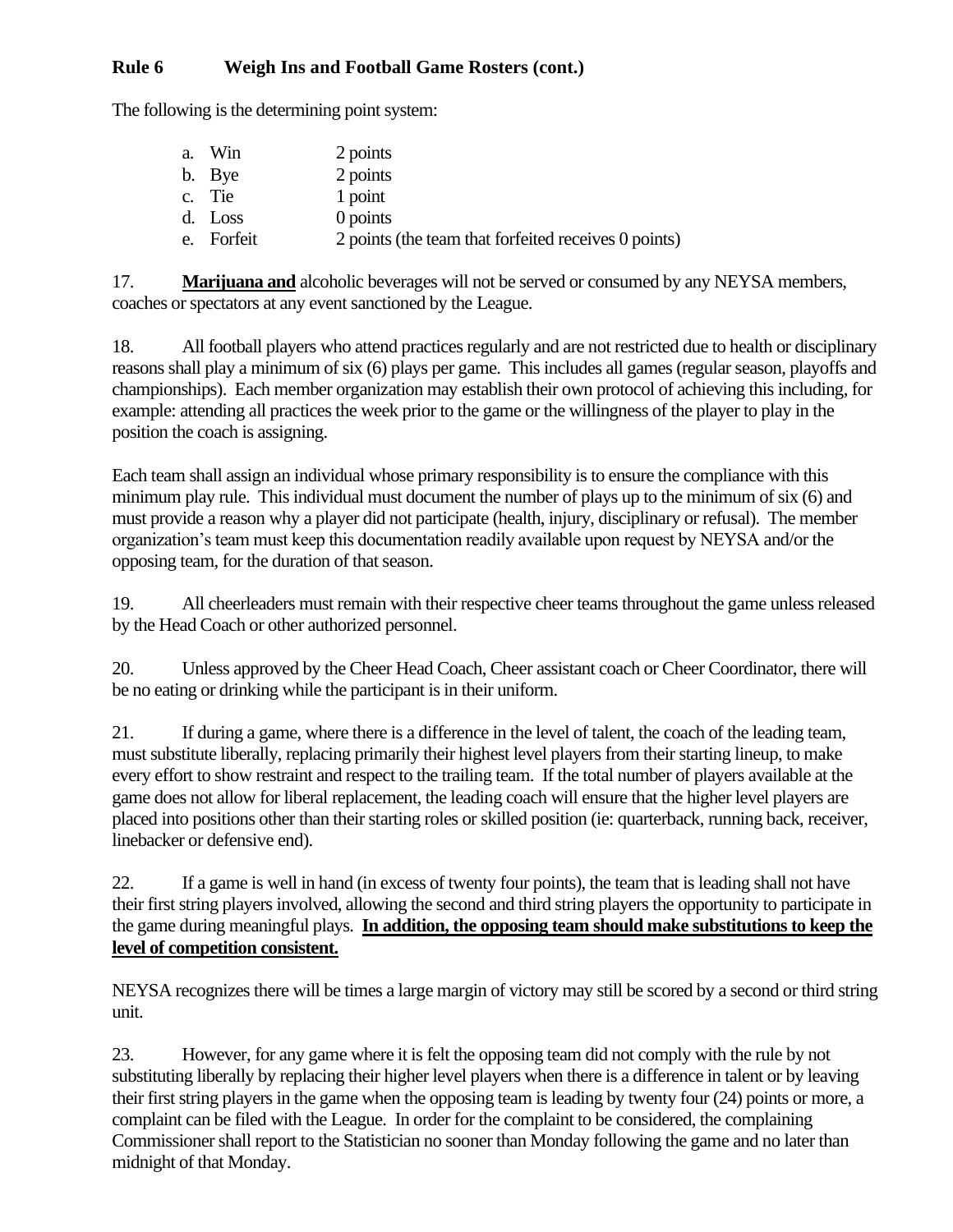After review and investigation by a Committee established by the President which will include, at the minimum, an interview with the Coaches and the Commissioners of the competing teams where evidence, such as video tape, must be provided for review, the Committee shall make a report to the Board. All persons requested to attend the review process must attend. Failure to attend an investigating Committee meeting will result in immediate suspension from League sanctioned events for that offending person. If the report determines that the offending team violated the intent of rule 7 #21 or #22, the Committee shall issue their findings to the President. The President, upon receiving the recommendation from the Committee, shall provide the Committee's report to the Board for their review. The Board, excluding the Commissioners from the affected organizations named in the report, shall vote on the recommendation.

If the Board, excluding the Commissioners from the affected organizations, votes in the majority in favor of the Committee's recommendations, the Committee's recommendations will take effect immediately. Should a second offense occur within the same season, the offending organization shall be fined \$250.00 and the Head Coach shall be suspended for one (1) calendar year.

24. All organizations must participate in the League wide NEYSA Cheer Competition, if one is held during the season. This is mandatory with no exceptions. Organizations are open to attend other non-League competitions as long as they are not held on the day of the NEYSA Competition.

### 25. **Only participants, certified coaches and authorized personnel are allowed along the sidelines or endzones. All football coaches must wear their USA Football Coach Badges indicating their completion of their Coaches Certification, which must be visible at all times when on the sidelines.**

### **Rule 8 Playing Fields**

1. Organizations applying for admission into NEYSA shall have their playing fields inspected by a Committee established by the President. The Committee shall have the authority to approve a playing field.

2. Unless otherwise approved, the playing field shall be 53.33 yards wide and 120 yards long.

3. Spectators must observe the game in an area designated by the home team's organization.

4. The home team is responsible to ensure the availability for an ambulance service.

5. If an organization provides personnel to perform medical assistance or evaluations of participants, the medical person(s) shall be on the playing field during all activities in order to observe and provide immediate medical care to the injured party. The medical person(s) shall be identified to all Head Coaches and shall have all the necessary equipment on hand to provide immediate medical care. If the medical person(s) is going to be compensated, they cannot have any other duty, including coaching. This includes any organization's board members or volunteers who are participating in any other activity.

### **Rule 9 Equipment**

1. All players shall have the proper equipment and shall be fitted properly by their team's coaching staff.

2. Eye shields are permissible to wear in the helmet as long as it is constructed of a molded, ridged material that is clear and has no tint.

3. A colored mouthpiece shall be worn by all players and must be attached to the helmet.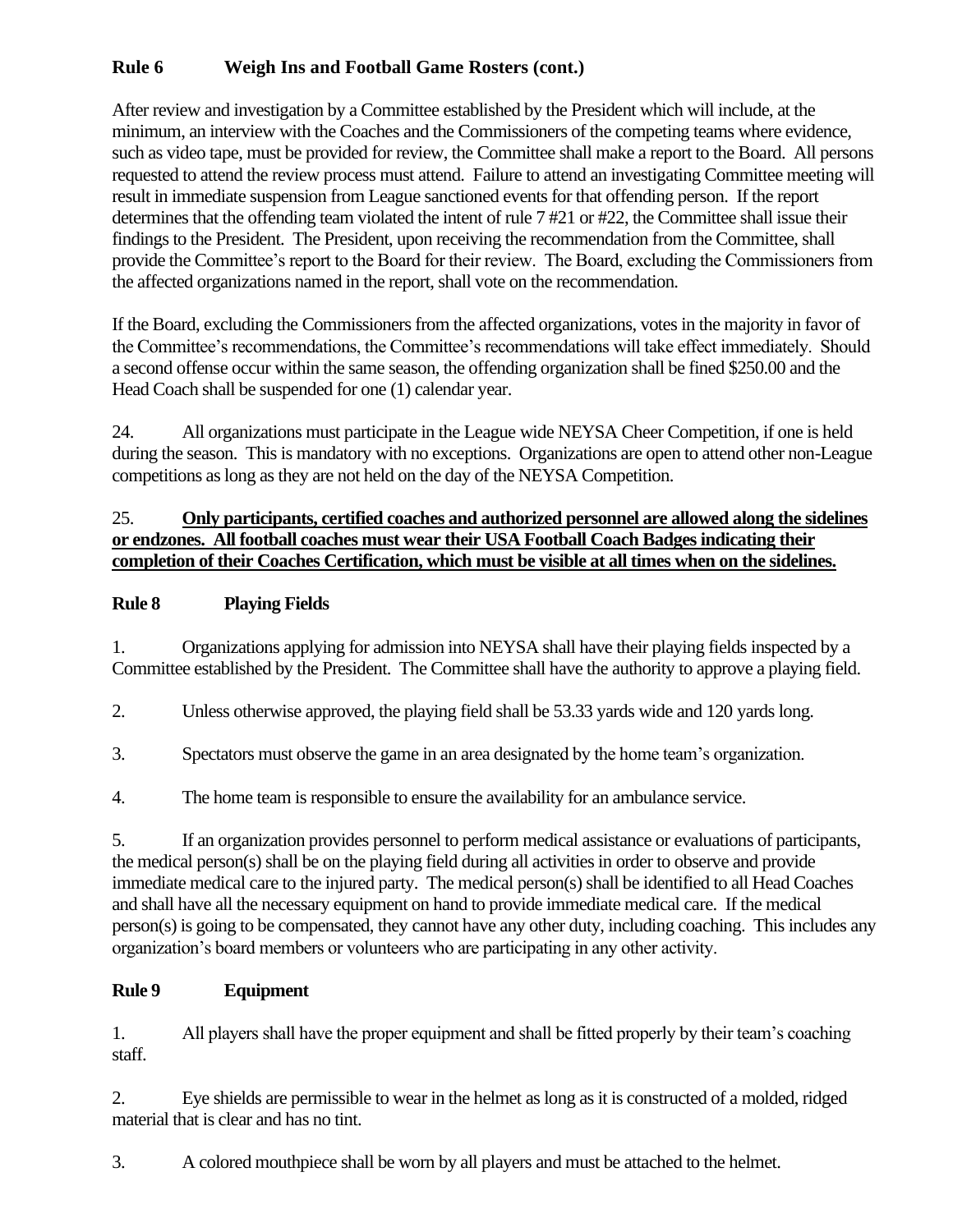### **Rule 9 Equipment (cont.)**

4. NEYSA member organizations shall use an official youth league football. It is the option of each member organization to use either a pebble grain leather, rubber or a composite football. The following ball sizes will be used for each team:

Mini – Pee Wee Freshmen – Pee Wee Junior Varsity – Junior Varsity – Youth

5. No sticky or slippery substances of any kind is to used on any part of the equipment or body.

6. Gloves may be worn however the gloves must comply with the NFHS rules.

### **Rule 10 Cheer and Football Coaches**

1. No coach shall be permitted to coach in more than one youth football and/or cheerleading league, during the NEYSA season, without the written approval from the Board of Commissioners.

2. Each member organization shall have at least one (1) person trained in Basic First Aid and Adult/Child CRP readily available for all NEYSA sanctioned activities. A fully stocked first aid kit must be readily accessible for all teams' locations for each member organization.

3. Each coach within each member organization shall have a minimum certification of a National Youth Sports Coaches Association (NYSCA) or equivalent. This certification must be current and up-to-date and made readily available upon request by NEYSA and/or the opposing team, for the duration of that season.

4. Each member organization must ensure that their football coaches (Head and assistant) are all participating and must possess a valid certification in the USA Football "Youth Certification for Contact" program for the current season. If a member organization is found to have football coaches (Head and/or assistants) coaching in any capacity without a valid and current USA Football certification, the member organization will be subjected to an immediate disciplinary action of the forfeiting of the next regular season game for that violating coach's team. In addition, the non-certified coach will be suspended immediately and cannot return to participate in any League sanctioned activities until which time they are certified.

5. Each member organization shall maintain a legible copy of each Head Coach, assistant coach and trainers photographs within their Team Books and make it readily available upon request by NEYSA and/or the opposing team, for the duration of that season.

6. Prior to the start of each season, a list of all coaches, assistants and trainers shall be submitted to NEYSA.

7. Prior to the opening day of the season, NEYSA shall schedule a "Commissioners, **Representatives, Statisticians** and Coaches" meeting that shall be attended by each member organization as well as their **Commissioner, Representative, Statistician** and all coaches. This meeting shall cover any new changes, introduce the referee organization and discuss other business pertinent to coaching.

A cheerleading meeting will be called, League wide, prior to the start of the regular season. All organizations must be represented by at least one cheer coach/coordinator. The agenda for this meeting will be to discuss rule changes and to establish contacts within the League. Other business pertinent to Cheerleading will be discussed at that time.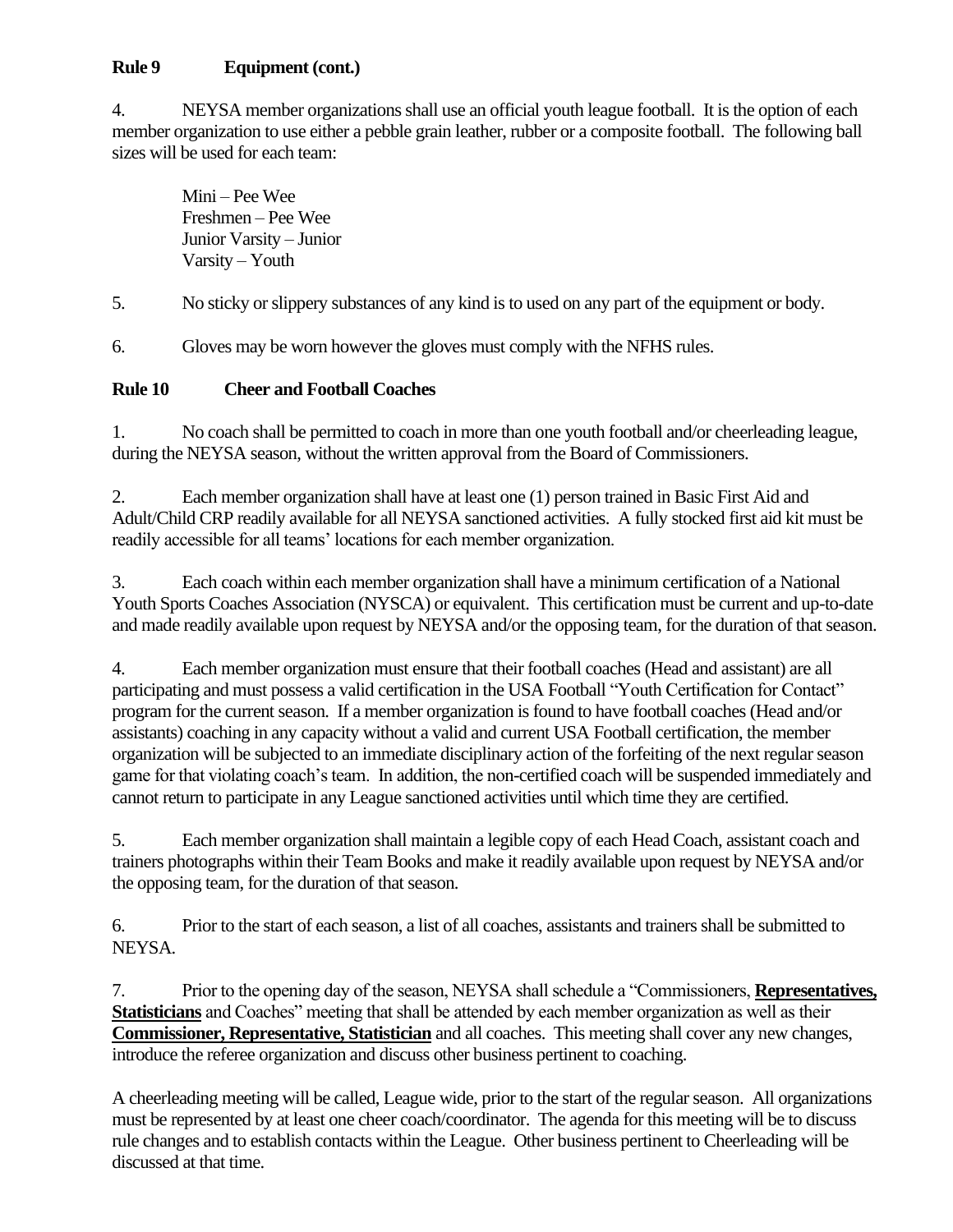**Rule 10 Cheer and Football Coaches (cont.)**

### **During the first two weeks of the pre-season, each member organization shall hold a "Parent" meeting to discuss the Rules and Regulations of the Association as well as having them sign the NEYSA "Parent Code of Conduct". All parents must sign the "Parent Code of Conduct" and understand their contents. A NEYSA Executive Officer will be made available to present at this "Parent" meeting upon confirmation of the scheduling of the meeting.**

8. Every coach for every team must sign a NEYSA "Coaches Code of Conduct" and a copy must be maintained within their Team Books by the member organization and made readily available upon request by NEYSA and/or the opposing teams, for the duration of that season.

9. Each member organization shall perform a confidential background check on all volunteers, including coaches and assistants. Should a "red flag" result be found on any volunteer, the member organization must take immediate steps to ascertain the reason for the "red flag" and make a determination of that person's status in their organization. Any crimes against children, chemical or drug, alcohol related, domestic violence, assault or any serious felonious charges against a person will preclude them from participating with NEYSA and the member organizations. Each member organization shall maintain a current listing of those persons who have been background checked within their Team Books and make it readily available upon request by NEYSA and/or the opposing team, for the duration of that season.

Failure to have a background check performed on all volunteers, including coaches and assistants, will result in the volunteer, coach and assistant being suspended for the season and the member organization will receive a monetary fine established by the Disciplinary Committee. If the member organization participates with NEYSA for the background checks, the results will be shared with the member organization from NEYSA. If the member organization performs the background checks themselves, they must share the information immediately with NEYSA.

### **Rule 11 Rules of Play**

1. The official rules of the New York State Public High School Athletic Association (NYSPHSAA) and the National Federation of State High School Associations (NFHS) shall govern the rules of football where the NEYSA rules are not described herein. The official rules of the USA Cheer (formerly known as the American Association of Cheerleading Coaches and Administrators) shall govern the rules of cheerleading where the NEYSA rules are not described herein.

2. The referee organization that will officiate the NEYSA games shall receive a copy of the NEYSA Rules and Regulations prior to the start of the season.

3. In the Mini division, all of the NEYSA Rules and Regulations apply except as follows:

- a. No kickoffs allowed
- b. The ball will be placed at the 30 yard line at one end of the field. The entire game will be played at that end of the field. Each team's offensive possession will begin at the 30 yard line.
- c. Teams in possession on fourth down shall execute an offensive play. If a first down is not obtained, the defense will take possession on the 30 yard line.
- d. No punts allowed.
- e. Two (2) coaches from each team will be allowed on the field of play, however the following must be complied with: prior to the quarterback getting under the center, the coaches are allowed to align their players in the proper position; at the moment the quarterback gets under the center, the coaches are required to move back ten (10) yards behind the line of scrimmage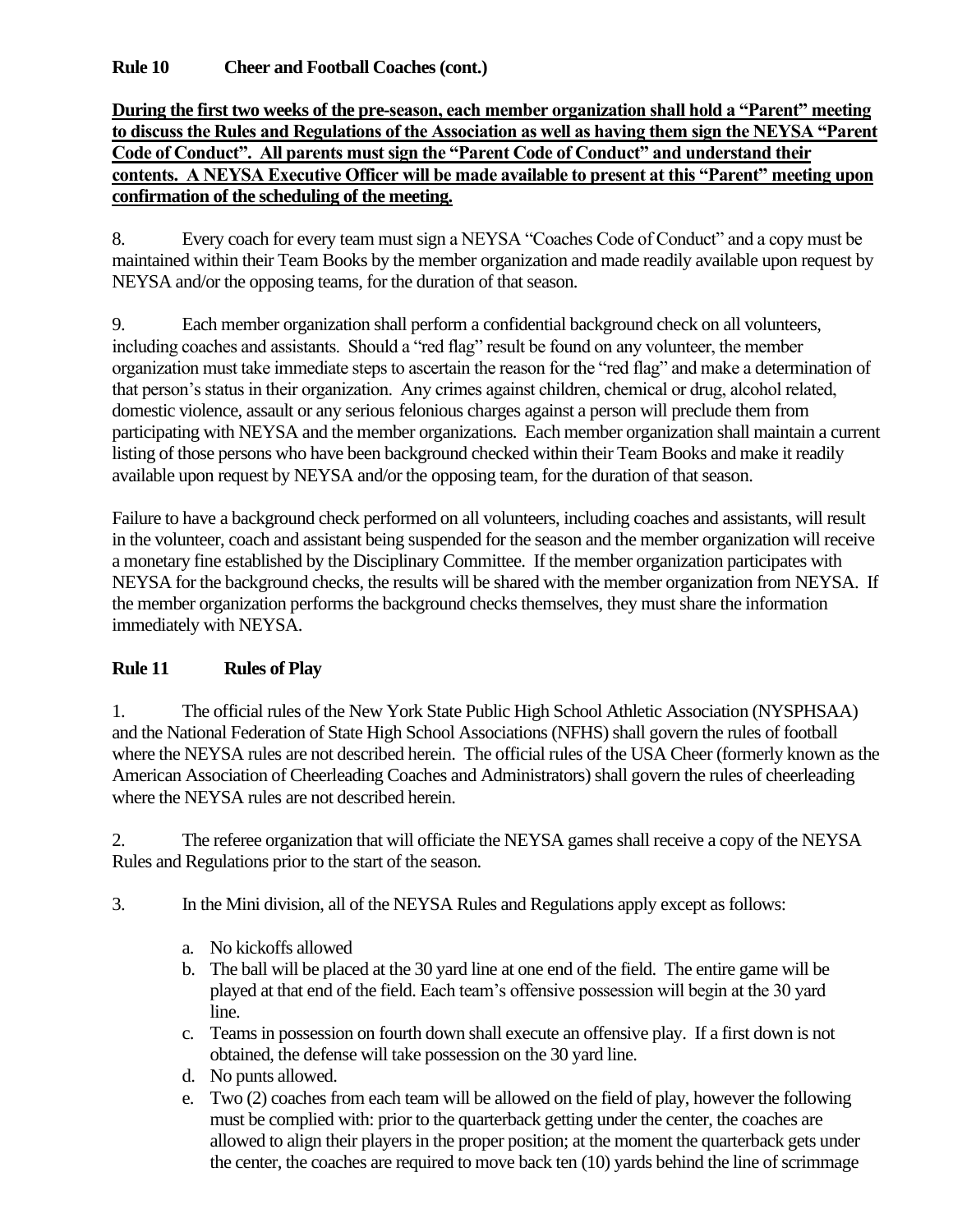### **Rule 11 Rules of Play (cont.)**

and remain silent until the whistle blows signaling the end of the play.. Failure to move ten (10) yards back and remain silent will result in a loss of down for the Offensive team or a ten (10) yard penalty on the Defensive team. Continued failure to follow this rule will cause, at the Referees' discretion, the offending coach to be removed to the sidelines. This does not count as an ejection under NEYSA Rule 7 #17.

- f. No score keeping or standings will be recorded.
- g. No extra points will be attempted.
- h. All games shall have two (2) thirty (30) minute halves with a running clock and a ten (10) minute halftime. In the event of a lengthy stop in play due to an injury on the field, the referee must stop the game clock to preserve playing time for the remaining players. **There are no timeouts in the Mini division games except for those deemed necessary by the referees.**
- i. Defensive linemen may not line up any closer to the Offensive center than head up on the Offensive guard. No Defensive player may rush the "A" gap at any time. There will be no stunting or blitzing on defense. The only players allowed to rush the Offensive backfield are those lined up on the line of scrimmage. Offensive line must be lined up in a reasonable sense of a normal line set up. Guards cannot line up with an extended gap from the center.
- j. The quarterback is not allowed to run through the "A" gap.
- k. When there is a muffed exchange between the quarterback and the center, the play will be blown dead and replayed. This is only in effect when the quarterback is under center. Any missed or dropped snaps in a Shotgun, Pistol or other formation where the quarterback is not under center, will be considered "live" and play will continue.
- l. Two (2) approved referees must officiate each Mini game.
- m. All turnovers in weeks 1 4 will result in the Offensive team retaining possession at the original line of scrimmage or further back if the turnover happens in the backfield, with a loss of down. All turnovers in week 5 and beyond will result in a change of possession, with the defending team taking over on the 30 yard line.
- n. There will be no play clock for the first four (4) games of the season to allow the coaches time to align and instruct their players. Beginning at game five (5) through the completion of the season, there will be a sixty (60) second play clock in an effort to promote more plays for the players.
- o. At no point will any offensive snap take place beyond the 30 yard line. If there is a sack, penalty or other play that results in loss of yardage, the ball will be placed at the 30 yard line for the next offensive possession with the appropriate loss of down.
- 4. In the Freshmen division, all of the NEYSA Rules and Regulations apply except as follows:
	- a. No kickoffs allowed. The receiving team shall put the ball into play on the 40 yard line.
	- b. Punts will occur with no contact from either team or rush from the Defensive team. Both teams will line up in an appropriate punt formation and remain in a static position until the ball is kicked. Offense will shotgun snap ball to the punter and the punter will kick the ball from wherever he/she fields the ball (even if the ball is fumbled or snapped over his/her head). The receiving team will recover the punt by catching it or at first control of the ball by the receiving team player. No contact will occur and the receiving team will take over at the recovered spot. Contact will result in a 15 yard penalty. Offsides will still result in a 5 yard penalty to the encroaching team.
	- c. Two (2) coaches from each team will be allowed on the field of play, up to the fourth regular season game. However, the following must be complied with: prior to the quarterback getting under the center or is established in a shotgun formation, the coaches are allowed to align their players in the proper position; at the moment the quarterback prepares for the snap of the ball, the coaches are required to move back ten (10) yards behind the line of scrimmage and remain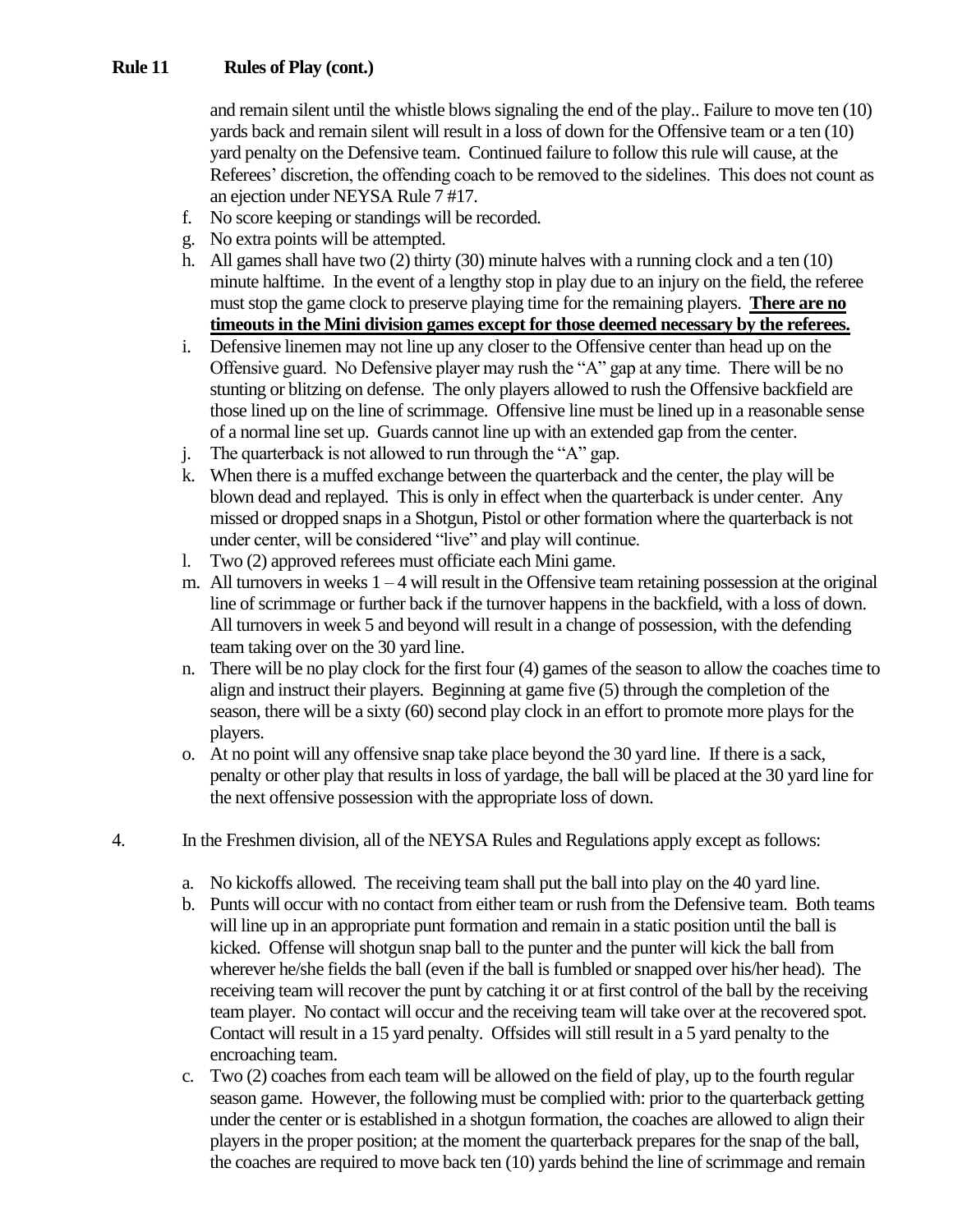### **Rule 11 Rules of Play (cont.)**

silent until the whistle blows signaling the end of the play. Failure to move ten (10) yards back and remain silent will result in a ten (10) yard penalty and a loss of down for the offending team.

- d. On fourth down, a team in possession of the ball between its own 20 yard line shall have the option of moving the ball out to its own 35 yard line and giving possession over to the Defense or executing an offensive play.
- e. On fourth down, a team in possession of the ball between its own 20 yard line and up to and including the 50 yard line, shall have the option of moving the ball forward fifteen (15) yards and giving possession over to the Defense or executing an offensive play.
- f. If a safety is scored, the ball shall be moved to the 50 yard line and possession given to the Defensive team, which scored the safety.

5. Overtime in all games shall be in accordance with the following criteria and shall continue until there is a declared winner:

- a. All of the NEYSA Rules and Regulations shall apply.
- b. Each team will have one time out per overtime.
- c. First and second overtime will begin with a coin toss.
- d. Winner of the coin toss will decide to start on offense of defense.
- e. Each team will get possession starting at the 10 yard line.
- f. In any additional overtimes, the above rules apply, however after each touchdown, the scoring team must go for two (2) points.

6. If any player receives two (2) Unsportsmanlike Conduct penalties within the same NEYSA sanctioned game, that player will be ejected from that game and may be subject to a one (1) game suspension after a review and vote by the NEYSA Board. If the same player is ejected from a second NEYSA sanctioned game, in the same season, the player will be suspended for that season. The exception to this rule would be the use of profanity on the field by a player or coach. If a player or coach is heard using any profanity, they will be ejected from that game and may be subject to a one (1) game suspension after a review and recommendation by a Committee established by the President and a review and majority vote in favor of the recommendation by the Board.

### **Rule 12 Health and Safety**

1. The use of a sauna or steam bath for weight reduction purposes is prohibited.

2. Each member organization must implement a Concussion Management Program (CMP) and shall maintain and keep it up to date. Each member organization's CMP must include a medical removal criteria for any athlete exhibiting signs and symptoms consistent with a concussion as well as a "Return To Play" criteria that must be met for each suspected concussion.

For all NEYSA sanctioned activities, if a medical professional determines that an athlete is exhibiting any signs of or suspects a concussion, the athlete must be removed from the activity (practice, scrimmage or game) and is not allowed to return to that activity. In order for the affected athlete to return to any NEYSA sanctioned activities, a written approval from a healthcare professional, must be obtained and the member organization's "Return To Play" criteria must be met before the athlete is allowed to fully participate in the member organization's events, including practices, scrimmages and games.

A copy of each member organization's CMP must be submitted to NEYSA.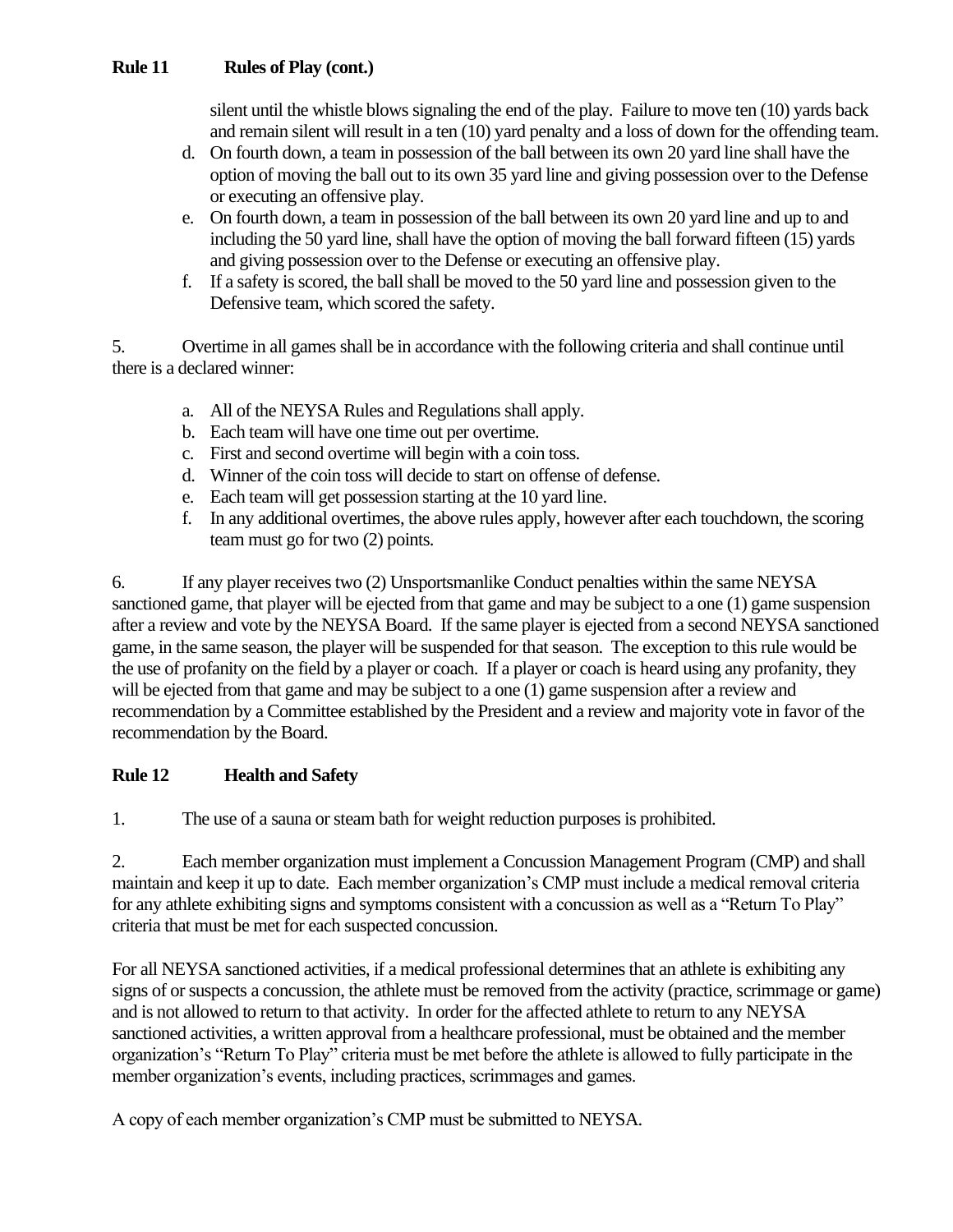# **Rule 12 Health and Safety (cont.)**

3. Each member organization must implement an Emergency Action Plan (EAP). This plan must be in writing and must be kept current and up to date. Each member organization's EAP must include the location of the AED and First Aid kit, the chain of command for that member organization and their responsibilities and overall action of what to do in case of a medical emergency (non-serious and serious injury, heat illness or Sudden Cardiac Arrest) and weather related emergencies.

A copy of each member organization's EAP must be submitted to NEYSA>

4. All NEYSA practices, scrimmages and games must follow the recommendations of the NYSPHSAA heat index procedures.

# **Rule 13 Penalties and Fines**

1. Any member organization's coach who falsifies any record or birth certificate or who knowingly plays an illegal player or who otherwise makes misrepresentation of a players information shall be punished as follows:

- a. The team shall forfeit all of the games they played that season.
- b. The coach shall be disqualified from further participation in NEYSA sanctioned activities for the remainder of the season and shall re-apply to NEYSA to participate in future seasons.

2. Failure to provide notice of absence form a NEYSA meeting will result in a n initial fine of \$25.00. Subsequent unexcused absences will result in a fine of \$50.00 for each unexcused absence. Both of these penalties are referenced in the Constitution and By-Laws Article 5 #3.

3. A Game Roster with incorrect information will be considered an invalid game roster, as per Rules and Regulations Rule 6 #3. An invalid Game Roster will result in a fine of \$10.00 per roster.

4. A Game Roster that has been submitted to the Statistician after the required day and time will be considered a late game roster and the fine for each late game roster will be \$10.00 per roster, as per Rules and Regulations 3 #13.

5. Teams not submitting any Game Rosters shall receive a fine of \$25.00 for each roster, as per Rules and Regulations Rule 3 #10.

6. Failure to notify the Secretary of the scores prior to the required date and time will result in a fine of \$10.00 per failure, as per Rules and Regulations Rule 3 #14.

7. The use of an ineligible player will result in a fine of \$75.00 per player.

8. Cancelling a scheduled game without proper notification to the Secretary and the opposing Head Coach will result in a fine of \$250.00, as per Rules and Regulations Rule 7 #3.

9. Failure to notify the Secretary of a postponed game will result in a fine of \$25.00 per member organization, as per Rules and Regulations Rule 7 #3.

10. Failing to show up for a scheduled game without proper notification will result in the member organization, that failed to appear, being responsible for the referee fees for that game, as per Rules and Regulations Rule 7 #5.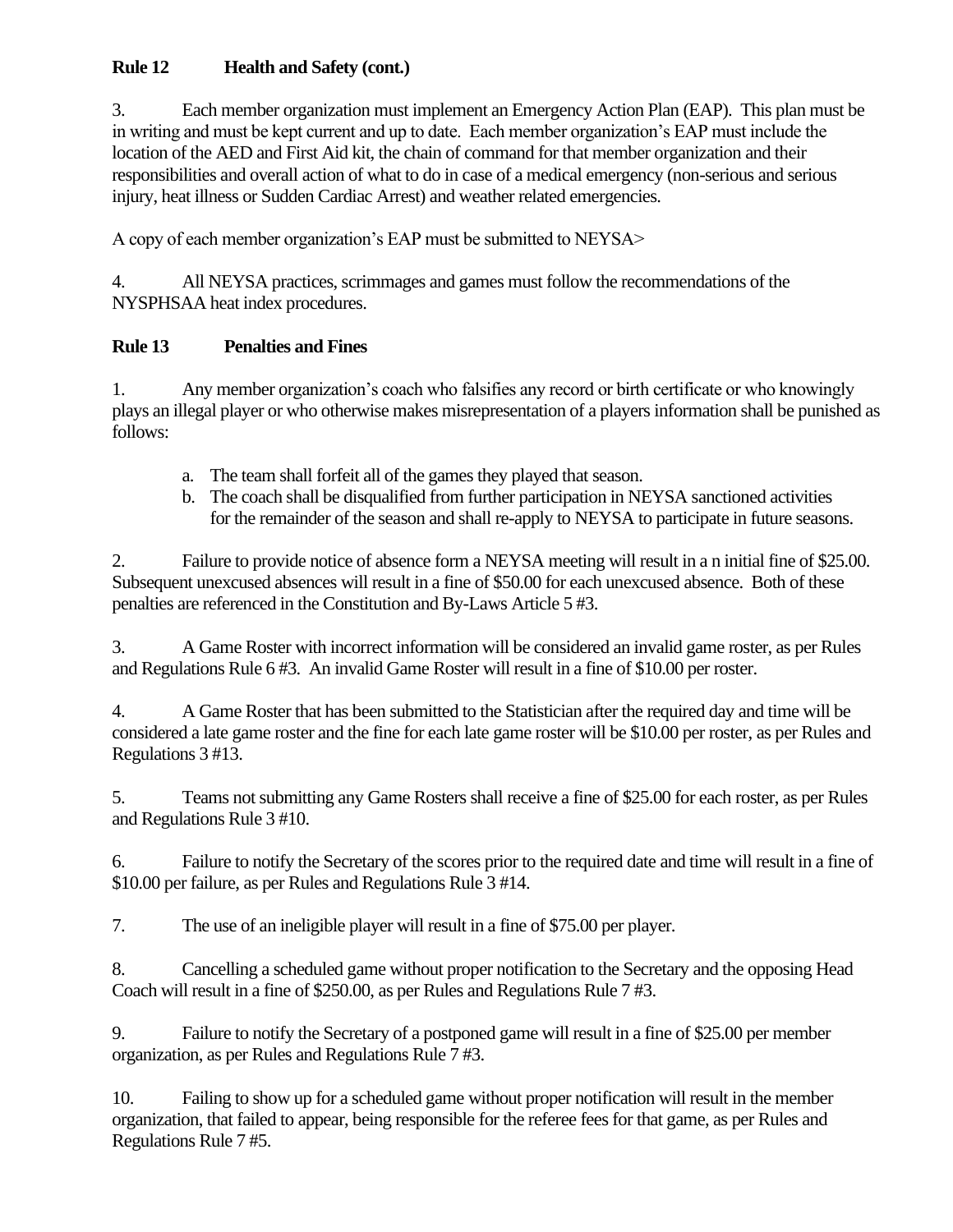# **Rule 13 Penalties and Fines (cont.)**

11. If a player, cheerleader or any other person is ejected from a NEYSA sanctioned activity, that person will be subject to a disciplinary review of the incident by the Disciplinary Committee established by the President. If, after their review of the incident, the ejection is determined to have been warranted and proper, the offending person will be subject to an automatic minimum fine of fifty (50) dollars, which will be levied on their organization. If the same individual is ejected from a second NEYSA sanctioned activity in the same season and the ejection is deemed warranted and proper, a mandatory fine of one hundred (100) dollars will be levied against their organization. The Disciplinary Committee may also make further disciplinary recommendations based on the severity of the infraction(s) leading to the ejection(s). These additional disciplinary recommendations shall be reviewed by the Board of Commissioners and either accepted or rejected by a majority vote. Should an ejection occur at the last game of the season, the penalty will carry over to the following season.

If a coach is ejected from a NEYSA sanctioned activity, they will be subject to a disciplinary review of the incident by the Disciplinary Committee established by the President. If, after their review of the incident, the ejection is determined to be warranted and proper, the offending coach will be subject to an automatic minimum one (1) game suspension. If the same coach is ejected from a second NEYSA sanctioned activity in the same season and the ejection is deemed warranted and proper, that coach will subject to a minimum two (2) game suspension. The Disciplinary Committee may also make further disciplinary recommendations based on the severity of the infraction(s) leading to the ejection(s). These additional disciplinary recommendations shall be reviewed by the Board of Commissioners and either accepted or rejected by majority vote. Should an ejection occur at the last game of the season, the penalty will carry over to the following season.

12. If an unauthorized parent or person enters the field of play, including the sidelines, without authorization of the Head Coach, Commissioner, referee or other authorized person, the referee will issue an "Unsportsmanlike Conduct" penalty to the team that violates this rule.

The violating member organization shall be issued a fine of \$100.00. For every subsequent violation, within the season, the violating member organization will be issued a fine of \$250.00.

13. If any player receives two (2) "Unsportsmanlike Conduct" penalties within the same NEYSA sanctioned game, that player will be ejected from that game and will be subject to a one (1) game suspension. If the same player is ejected from a second NEYSA sanctioned game, in the same season, the player will be suspended for that season, as per Rules and Regulations Rule 11 #6. The exception to this rule would be the use of profanity on the field by a player or coach. If a player or coach is heard using any profanity, they will be ejected from that game and may be subject to a one (1) game suspension after a review and recommendation by a Committee established by the President and a review and majority vote in favor of the recommendation by the Board as per Rules and Regulations Rule 11 #6.

14. Failure to attend the League mandated "Commissioners, **Representatives, Statisticians** and Coaches" meeting required by Rules and Regulations Rule 10 #7 will result in **a fine of \$10.00 per each person that does not attend the meeting.**

15. If during a League audit, a coach (18 years and older) is identified as not having the minimum certification as required by Rules and Regulations Rule 10 #3, there will be a penalty of \$50.00 per coach/per instance of violation for each member organization. The offending coach will also be suspended until which time the proper certification is produced and provided to the Disciplinary Committee for review and approval. This penalty is inclusive for both football and cheerleading coaches.